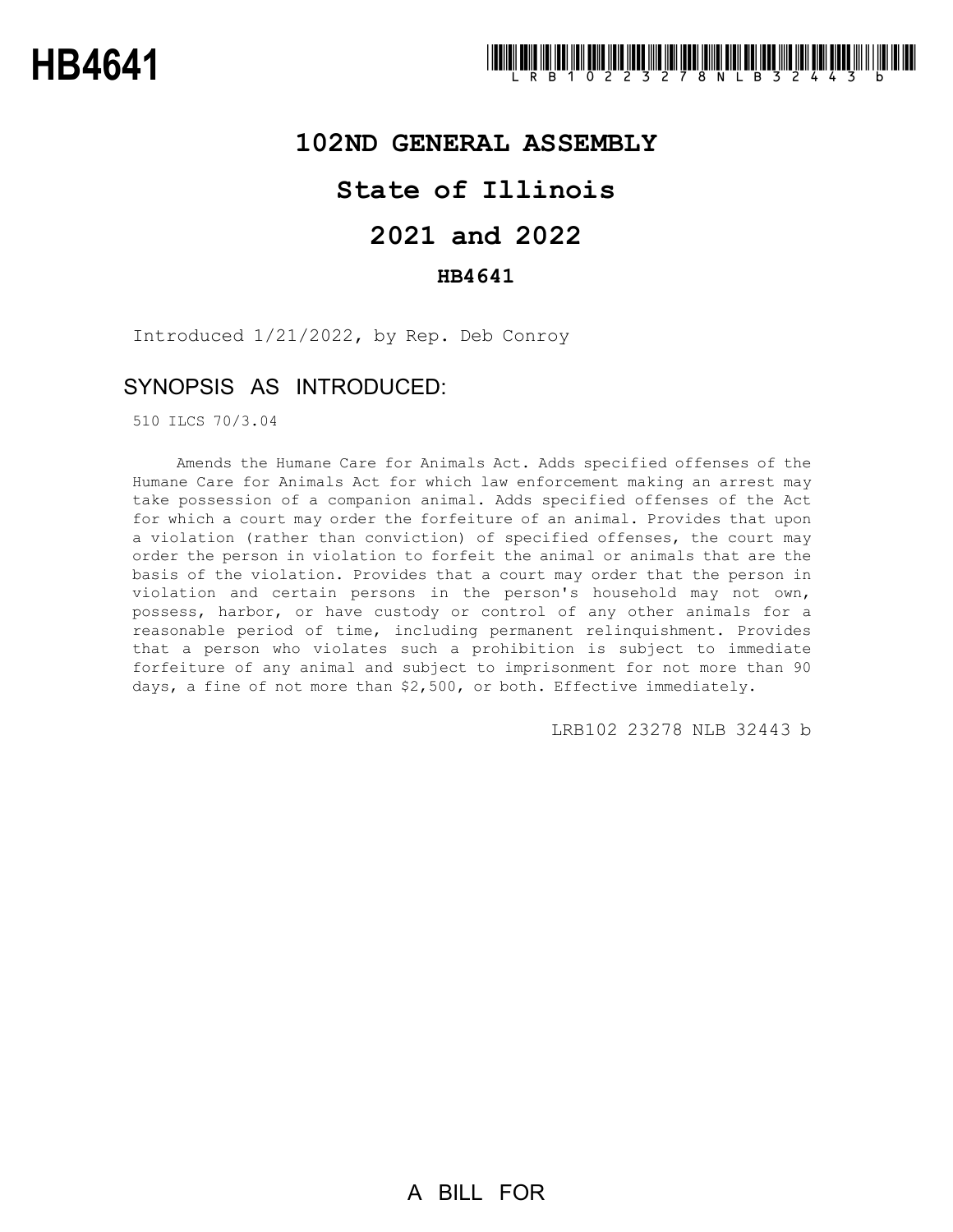AN ACT concerning animals. 1

### **Be it enacted by the People of the State of Illinois, represented in the General Assembly:** 2 3

Section 5. The Humane Care for Animals Act is amended by changing Section 3.04 as follows: 4 5

(510 ILCS 70/3.04) 6

7

Sec. 3.04. Arrests and seizures; penalties.

(a) Any law enforcement officer making an arrest for an offense involving one or more companion animals under Section 3, 3.01, 3.02, 3.03, 4.01, 4.03, 4.04, 6, or 7.1, or 7.15 of this Act may lawfully take possession of some or all of the companion animals in the possession of the person arrested. The officer, after taking possession of the companion animals, must file with the court before whom the complaint is made against any person so arrested an affidavit stating the name of the person charged in the complaint, a description of the condition of the companion animal or companion animals taken, and the time and place the companion animal or companion animals were taken, together with the name of the person from whom the companion animal or companion animals were taken and name of the person who claims to own the companion animal or companion animals if different from the person from whom the companion animal or companion animals were seized. He or she 8 9 10 11 12 13 14 15 16 17 18 19 20 21 22 23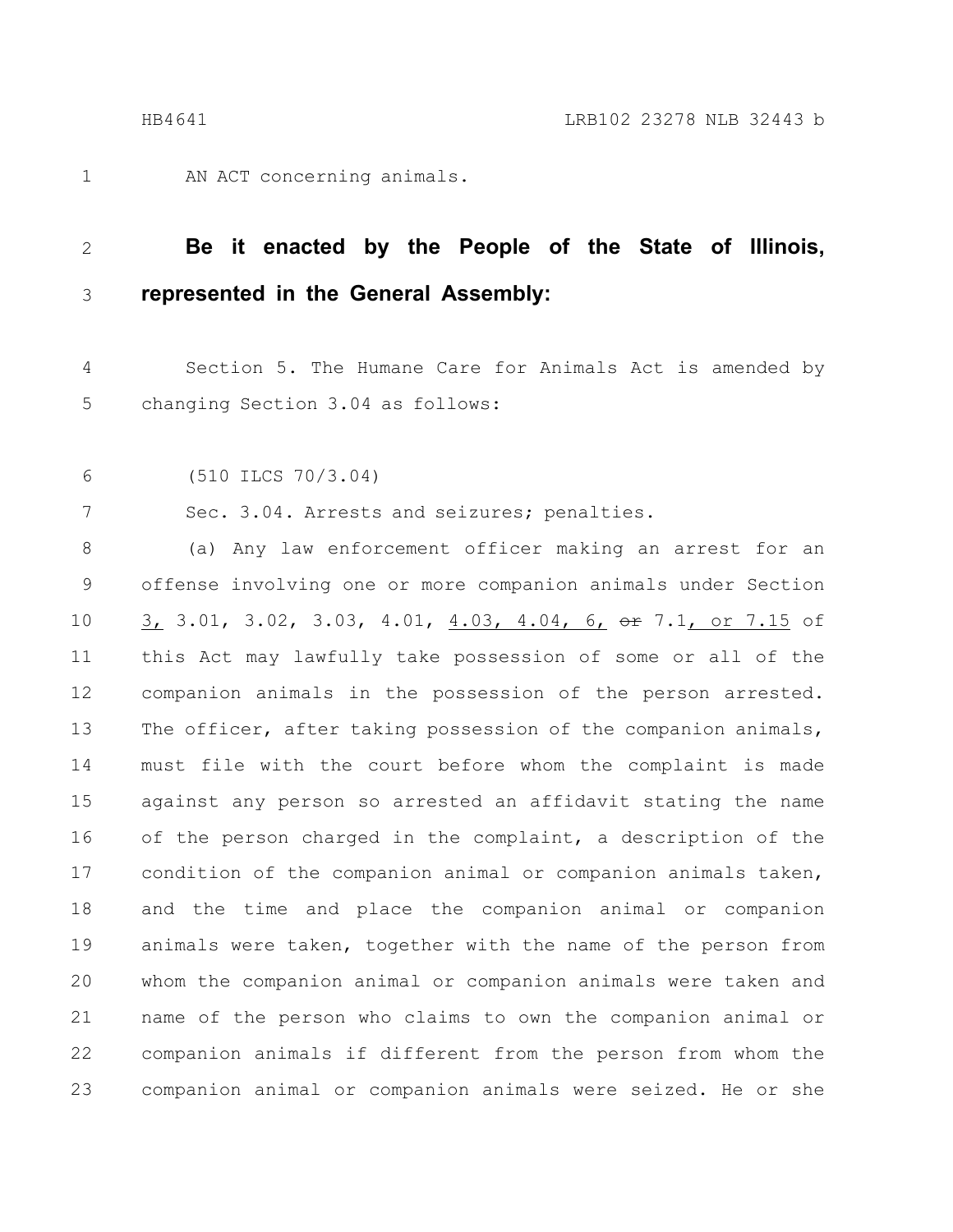must at the same time deliver an inventory of the companion animal or companion animals taken to the court of competent jurisdiction. The officer must place the companion animal or companion animals in the custody of an animal control or animal shelter and the agency must retain custody of the companion animal or companion animals subject to an order of the court adjudicating the charges on the merits and before which the person complained against is required to appear for trial. If the animal control or animal shelter owns no facility capable of housing the companion animals, has no space to house the companion animals, or is otherwise unable to house the companion animals or the health or condition of the animals prevents their removal, the animals shall be impounded at the site of the violation pursuant to a court order authorizing the impoundment, provided that the person charged is an owner of the property. Employees or agents of the animal control or animal shelter or law enforcement shall have the authority to access the on-site impoundment property for the limited purpose of providing care and veterinary treatment for the impounded animals and ensuring their well-being and safety. Upon impoundment, a petition for posting of security may be filed under Section 3.05 of this Act. Disposition of the animals shall be controlled by Section 3.06 of this Act. The State's Attorney may, within 14 days after the seizure, file a "petition for forfeiture prior to trial" before the court having criminal jurisdiction over the alleged charges, asking 1 2 3 4 5 6 7 8 9 10 11 12 13 14 15 16 17 18 19 20 21 22 23 24 25 26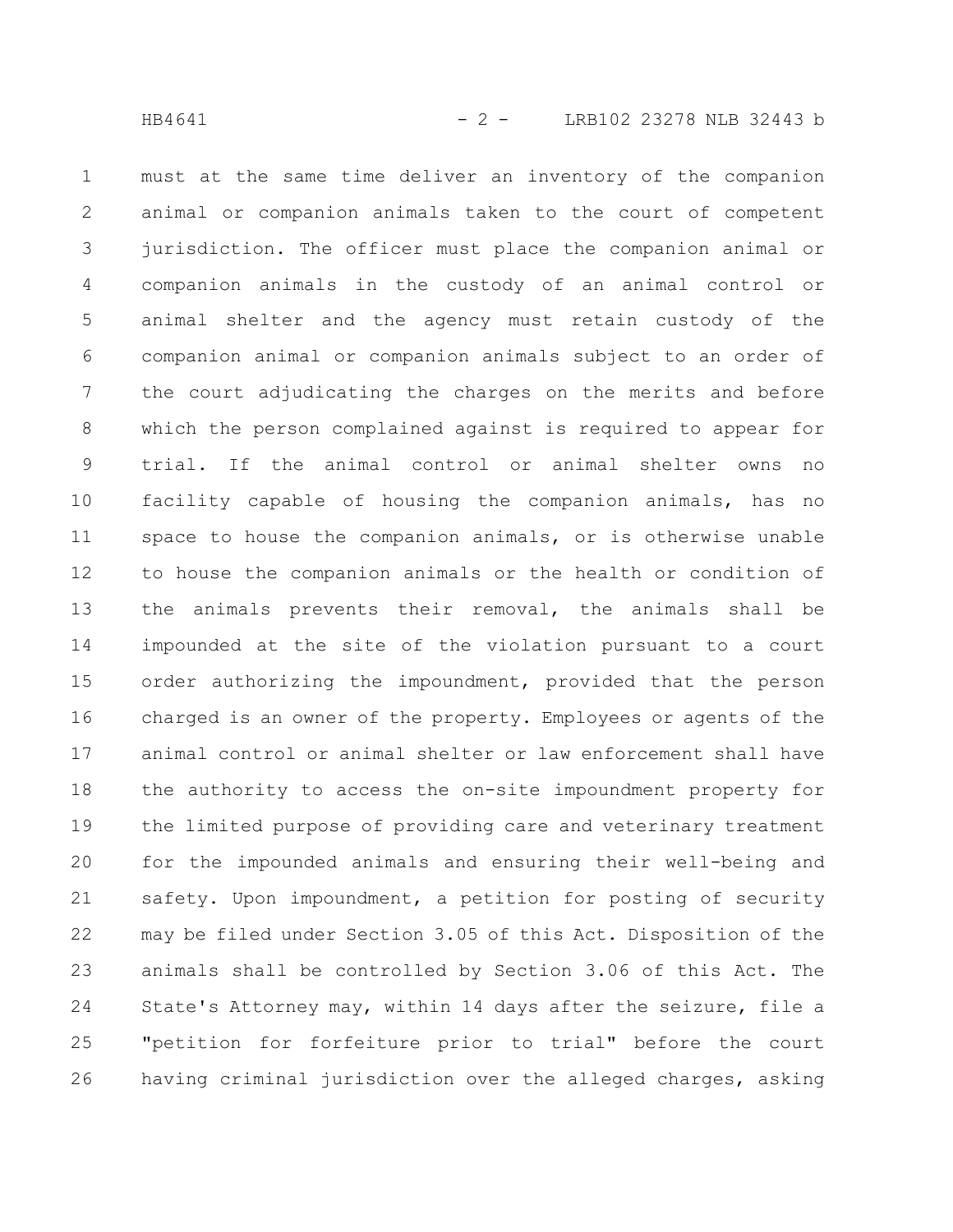for permanent forfeiture of the companion animals seized. The petition shall be filed with the court, with copies served on the impounding agency, the owner, and anyone claiming an interest in the animals. In a "petition for forfeiture prior to trial", the burden is on the prosecution to prove by a preponderance of the evidence that the person arrested violated Section 3, 3.01, 3.02, 3.03, 4.01, 4.03, 4.04, 6, or 7.1, or 7.15 of this Act or Section 26-5 or 48-1 of the Criminal Code of 1961 or the Criminal Code of 2012. 1 2 3 4 5 6 7 8 9

(b) An owner whose companion animal or companion animals are removed by a law enforcement officer under this Section must be given written notice of the circumstances of the removal and of any legal remedies available to him or her. The notice must be delivered in person, posted at the place of seizure, or delivered to a person residing at the place of seizure or, if the address of the owner is different from the address of the person from whom the companion animal or companion animals were seized, delivered by registered mail to his or her last known address. 10 11 12 13 14 15 16 17 18 19

(c) In addition to any other penalty provided by law, upon a violation of Section conviction for violating Sections 3, 3.01, 3.02, 3.03, 4.01, 4.03, 4.04, 6, or 7.1, or 7.15 of this Act or Section 26-5 or 48-1 of the Criminal Code of 1961 or the Criminal Code of 2012, the court may order the convicted person in violation to forfeit to an animal control or animal shelter the animal or animals that are the basis of the 20 21 22 23 24 25 26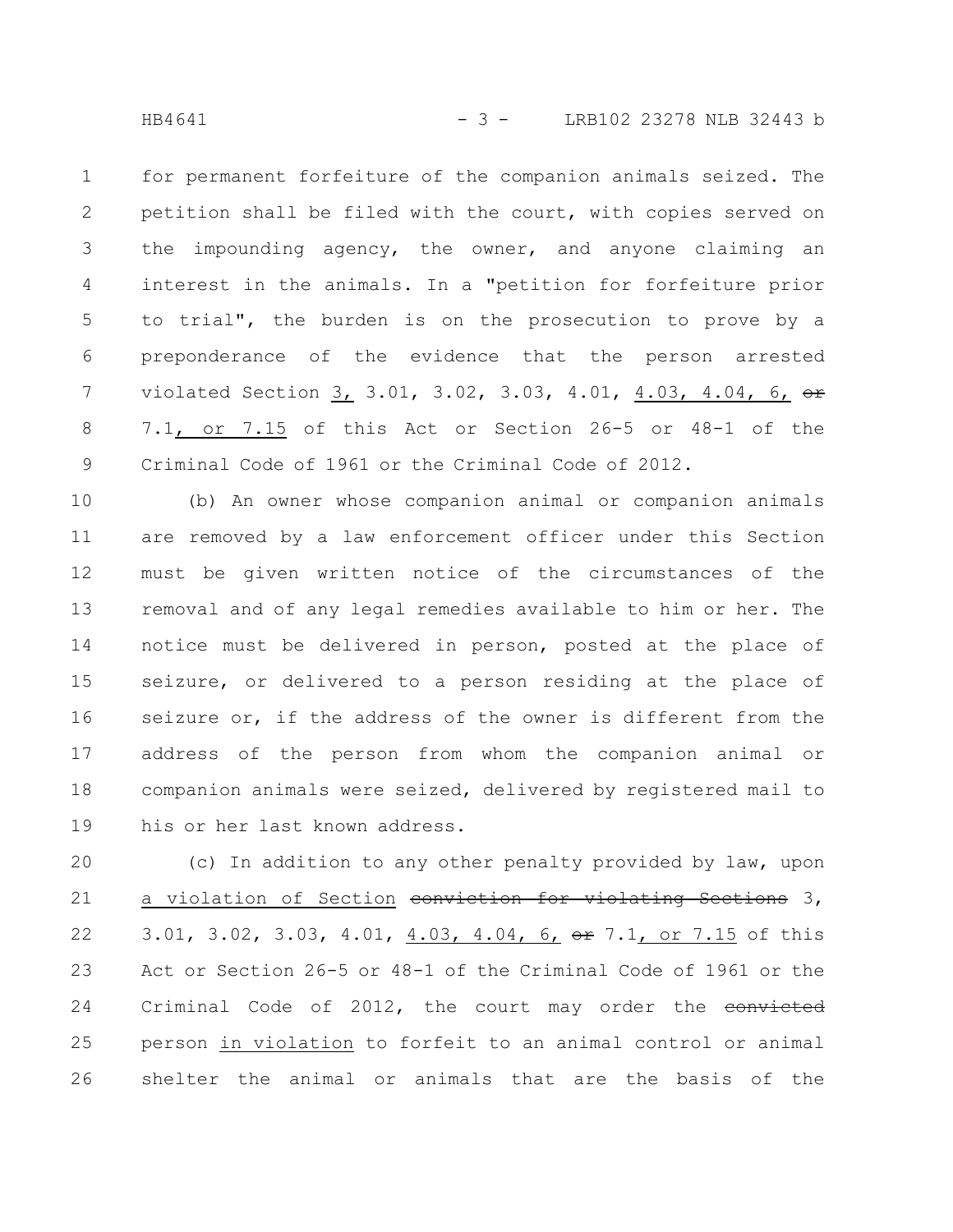HB4641 - 4 - LRB102 23278 NLB 32443 b

violation conviction. Upon an order of forfeiture, the eonvicted person in violation is deemed to have permanently relinquished all rights to the animal or animals that are the basis of the violation conviction, if not already. The forfeited animal or animals shall be adopted or humanely euthanized. In no event may the convicted person in violation or anyone residing in his or her household be permitted to adopt or otherwise possess the forfeited animal or animals. The court, additionally, may order that the convicted person in violation and persons dwelling in the same household as the eonvicted person in violation who conspired, aided, or abetted in the unlawful act that was the basis of the violation eonviction, or who knew or should have known of the unlawful act, may not own, possess, harbor, or have custody or control of any other animals for a period of time that the court deems reasonable, up to and including permanent relinquishment. 1 2 3 4 5 6 7 8 9 10 11 12 13 14 15 16

(d) In addition to any other penalty, the court may order that a person and persons dwelling in the same household may not own, harbor, or have custody or control of any other animal if the person has been convicted of 2 or more of the following offenses: 17 18 19 20 21

22

23

(1) a violation of Section 3.02 of this Act; (2) a violation of Section 4.01 of this Act; or

(3) a violation of Section 48-1 of the Criminal Code of 2012. 24 25

(e) A person who violates the prohibition against owning, 26